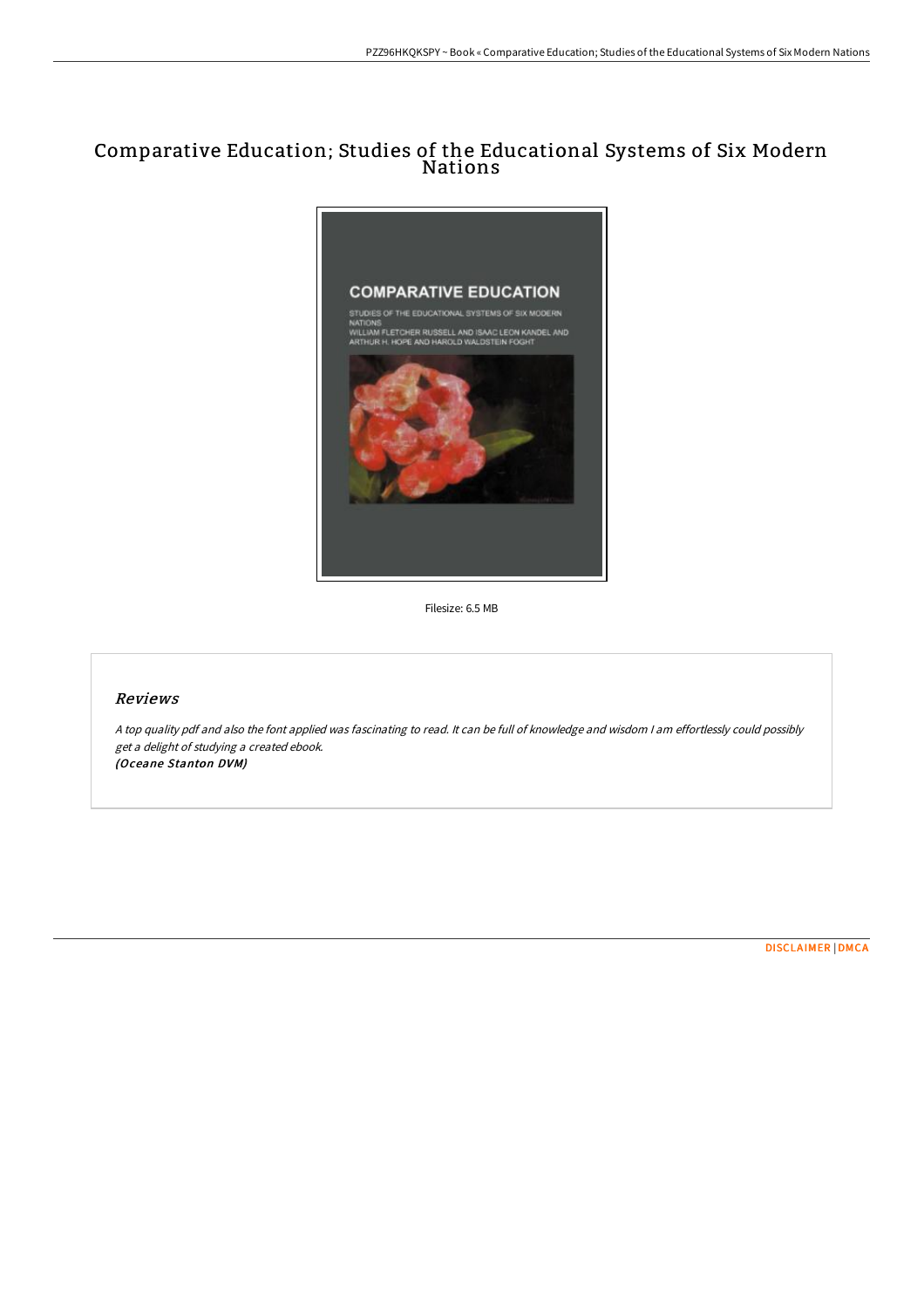## COMPARATIVE EDUCATION; STUDIES OF THE EDUCATIONAL SYSTEMS OF SIX MODERN NATIONS



Rarebooksclub.com, United States, 2012. Paperback. Book Condition: New. 246 x 189 mm. Language: English . Brand New Book \*\*\*\*\* Print on Demand \*\*\*\*\*.This historic book may have numerous typos and missing text. Purchasers can download a free scanned copy of the original book (without typos) from the publisher. Not indexed. Not illustrated. 1918 Excerpt: .education in domestic and health subjects for female students. (5) Women s institutes in connection with girls trade schools. (6) Institutes with more than one department. (7) General institutes, providing a general education for both sexes. (8) Free institutes, providing a general education, but not commercial, for both sexes. (9) Institutes for the deaf, providing a general education for deaf students of both sexes. (10) Institutes of a non-vocational type for students over eighteen. (11) Special classes which are arranged for such students as police, post office, and other government boy-messengers. Fees are remitted in the second session to ail students who make seventy-five per cent, of possible attendances in the first. The whole of the courses are closely co-ordinated and have consequently met with a fair measure of success. In 1914 over 50,000 students were in attendance. Students under eighteen years of age in the majority of the courses were required to attend three evenings of two hours each per week during a session of thirty weeks. Closely connected with the vocational continuation schools are the technical institution courses, day technical classes, and junior technical schools. Technical institution courses and day technical classes are designed for secondary-school pupils who desire to round off their courses with a year or two of technical training. Junior technical schools provide a full-time education under school conditions for pupils from elementaryschoolsin preparation either for artisan or other industrial employment or for domestic employment. Each course is organised to cover...

Read [Comparative](http://techno-pub.tech/comparative-education-studies-of-the-educational.html) Education; Studies of the Educational Systems of Six Modern Nations Online ⊕ Download PDF [Comparative](http://techno-pub.tech/comparative-education-studies-of-the-educational.html) Education; Studies of the Educational Systems of Six Modern Nations